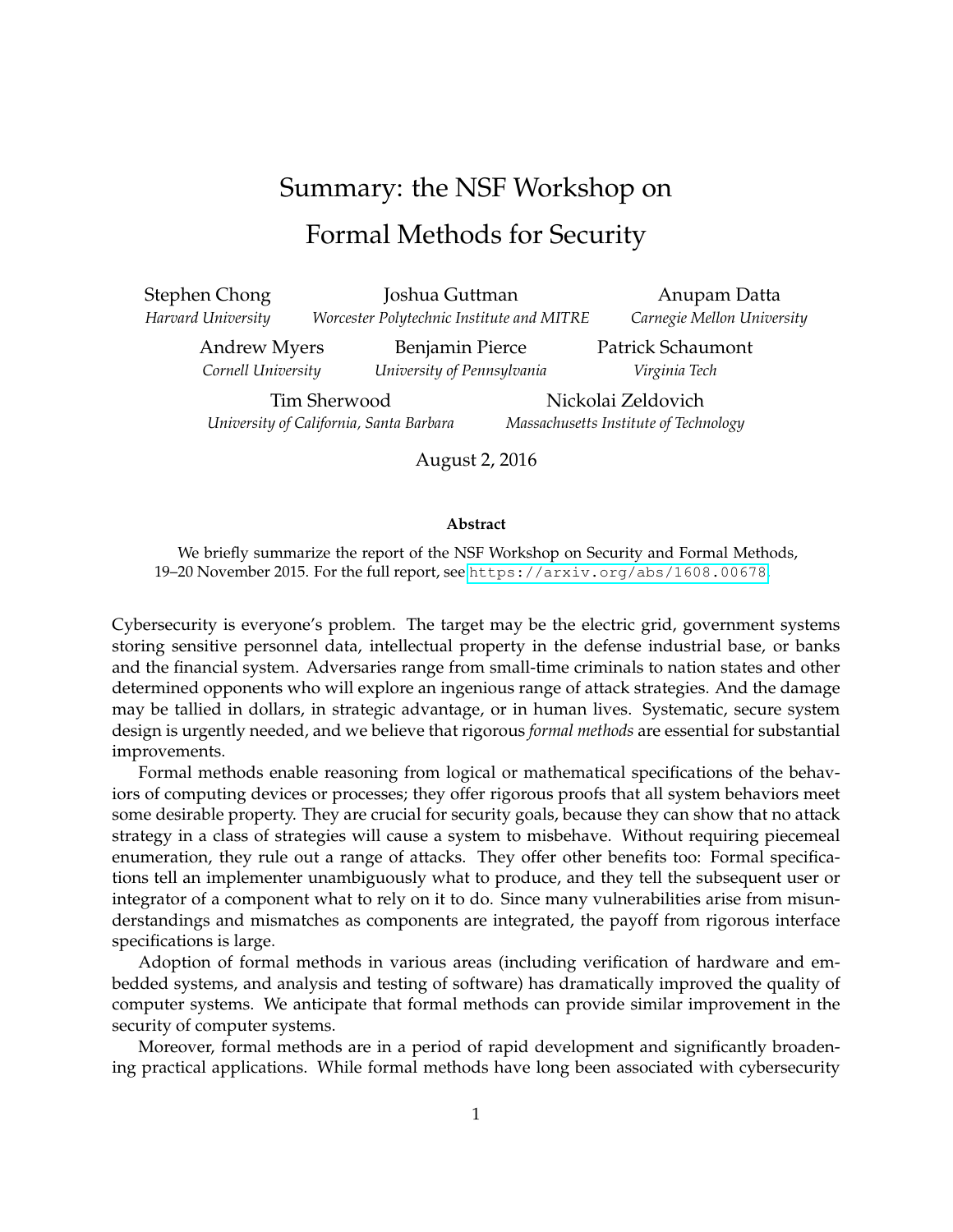applications, new techniques offer deeper evidence for security goals across a wider range of components, and for the systems built from them.

Without broad use of formal methods, security will always remain fragile. Attackers have a clear advantage in what is currently a match between the cleverness of the attacker and the vigilance of the defender. Formal methods provide guidance for gapless construction, and for checking that an artifact has no points of entry for the adversary. Formal methods always use models, and thus can exclude only gaps that are expressible in those models. However, each model has specific, well-defined assumptions, which help focus a security analyst's attention on whether the actual system satisfies these properties.

The NSF workshop on Security and Formal Methods, held 19–20 November 2015, brought together developers of formal methods, researchers exploring how to apply formal methods to various kinds of systems, and people familiar with the security problem space. Participants were drawn from universities, industry research organizations, government, and a selected pool of scientists from foreign institutions. We explored how current research results and strategies can provide improved secure systems using contemporary formal methods, and how these goals can shape future refinements to formal methods.

The workshop was organized into four main areas: (i) *Hardware architecture*, (ii) *Operating systems*, (iii) *Distributed systems*, and (iv) *Privacy*. Each area had an expert area chair (or pair of chairs), who guided discussion and helped to write a section of the report below. Participants were assigned to an area for part of the workshop, with whole group sessions and cross-cutting groups to consider interactions among abstraction layers. These discussions led to the following observations, conclusions, and recommendations:

- 1. Formal methods for security will have an enormous effect in the coming years. Recent advances now enable their use at scales that were previously impossible. The resulting security improvements will spur new investments in formal tools and techniques. This interplay will produce a virtuous circle of capital investments in the methods and increases in both the quality of secure systems and the productivity of security-minded developers.
- 2. Formal methods are the *only* reliable way to achieve security and privacy in computer systems. Formal methods, by modeling computer systems and adversaries, can prove that a system is immune to entire classes of attacks (provided the assumptions of the models are satisfied). By ruling out entire classes of potential attacks, formal methods offer an alternative to the "cat and mouse" game between adversaries and defenders of computer systems.

Formal methods can have this effect because they apply a scientific method. They provide scientific foundations in the form of precise adversary and system models, and derive cogent conclusions about the possible behaviors of the system as the adversary interacts with it. This is a central aspect of providing a science of security.

3. "Formal methods for security" should be construed broadly, beyond just mechanized logical specifications and proofs. Formal methods include approaches to reasoning about computational entities in which logical or mathematical descriptions of the entities entail reliable conclusions about their behavior. Contemporary cryptography relies on formal methods in this broad sense, as does synthesis of secure programs and other correct-by-construction mechanisms. The broad notion is also particularly relevant for privacy, where formal methods naturally extend to rigorous statistical and causal analysis methods.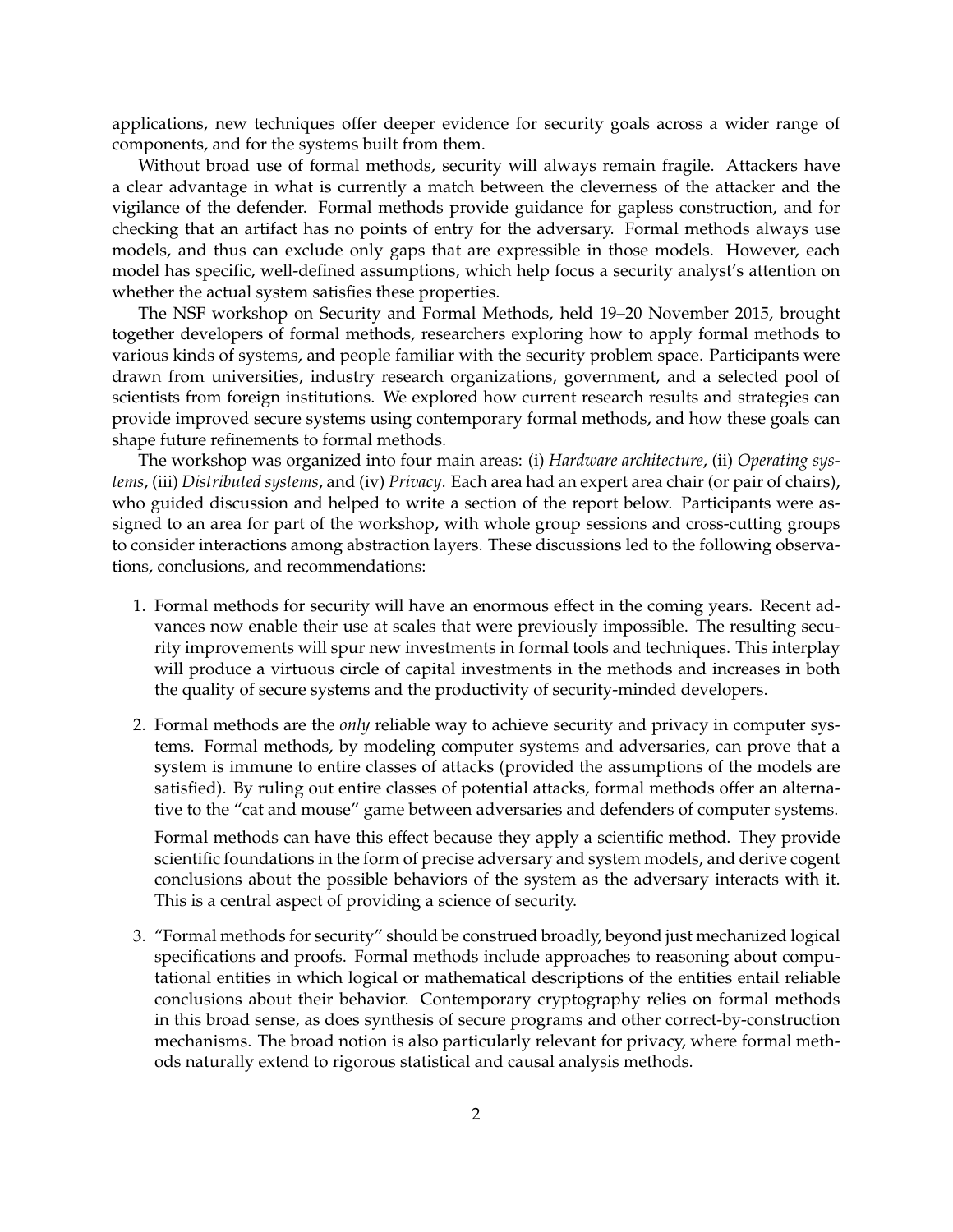- 4. Stark challenges remain. Computer systems are built in *layers* (e.g., hardware, operating systems, applications, networking, and distributed algorithms) where each layer is typically built under the assumption that lower layers behave correctly and securely. Security may fail at all layers. Frequently, failure is due to mismatches between adjacent layers, when behaviors of a lower layer do not satisfy the assumptions of a higher layer. Moreover, different systems (or different stakeholders in a system) may seek different *security goals*. While traditional goals such as authentication and confidentiality are already hard to pin down precisely, privacy goals govern the conflict between data subjects who do not want information about them disclosed, versus data owners seeking useful or lucrative uses for the data.
- 5. There is no single set of "right" security and privacy guarantees for computer systems. The desired security and privacy guarantees may ultimately depend on specifics of the computer application and system deployment. This heightens the need to explore security guarantees rigorously, and particularly privacy guarantees. Privacy should be studied as part of a larger research program on personal data protection that encompasses fairness, transparency, and accountability. Hence, formal methods researchers should work with researchers in philosophy, law, public policy, and related disciplines to forge comprehensive privacy foundations and meaningful tools for protecting privacy.
- 6. The are many open and compelling research problems, including: (1) *Whole-system guarantees*: How to specify and ensure the security of a whole system (as opposed to individual components or abstraction layers within a system)? How can this be done while still enabling modular development and compositional reasoning? (2) *Abstractions:* What are the right abstractions to enable formal methods for security, including abstractions to present to the programmer and abstractions provided by the operating system and architecture? (3) *(In)Compatibility of Tools, Proofs, and Specifications*: To what extent can existing and new tools and techniques be standardized to enable compatibility of specifications, proofs, and interoperability of tools? (4) *Software Development and Formal Methods for Security*: How can formal methods for security be supported throughout the lifecycle of software and hardware? (5) *Transition to Practice*: What is required to enable formal methods for security at industrial scales and make them compatible with common industry processes?
- 7. Challenge problems have the potential to ignite the imagination and enthusiasm of the community and to stimulate research that pushes the boundary of what is possible using formal methods to secure computer systems. We propose several challenge problems, including the following:
	- *Develop a formally verified crypto-currency wallet.*
	- *Develop an end-to-end secure messaging system on a peer-to-peer overlay.*
	- *Develop privacy-preserving tools for scientific discovery (data exploration and analysis) by medical researchers, social scientists, and other academics working in data-intensive fields for daily work.*
	- *Verify functional correctness of a POSIX-like operating system.*
	- *Use the results to design a post-POSIX operating system offering assured security services.*